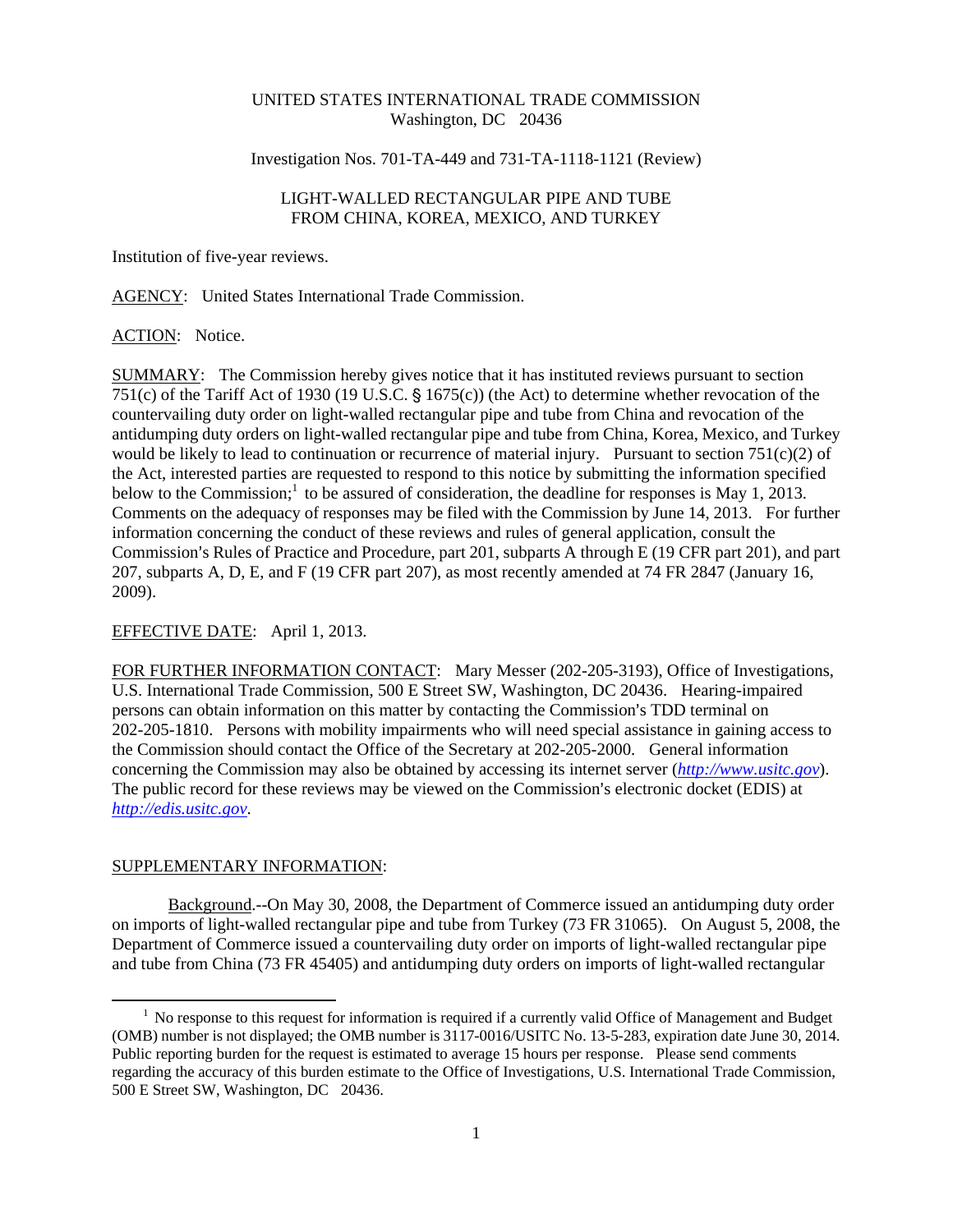pipe and tube from China, Korea, and Mexico (73 FR 45403). The Commission is conducting reviews to determine whether revocation of the orders would be likely to lead to continuation or recurrence of material injury to the domestic industry within a reasonably foreseeable time. It will assess the adequacy of interested party responses to this notice of institution to determine whether to conduct full or expedited reviews. The Commission's determinations in any expedited reviews will be based on the facts available, which may include information provided in response to this notice.

Definitions.--The following definitions apply to these reviews:

- (1) *Subject Merchandise* is the class or kind of merchandise that is within the scope of the five-year reviews, as defined by the Department of Commerce.
- (2) The *Subject Countries* in these reviews are China, Korea, Mexico, and Turkey.
- (3) The *Domestic Like Product* is the domestically produced product or products which are like, or in the absence of like, most similar in characteristics and uses with, the *Subject Merchandise*. In its original determinations, the Commission defined a single *Domestic Like Product* consisting of light-walled rectangular pipe and tube, coextensive with Commerce's scope.
- (4) The *Domestic Industry* is the U.S. producers as a whole of the *Domestic Like Product*, or those producers whose collective output of the *Domestic Like Product* constitutes a major proportion of the total domestic production of the product. In its original determinations, the Commission defined the *Domestic Industry* to consist of all known domestic producers of light-walled rectangular pipe and tube products.
- (5) The *Order Date* is the date that the antidumping and countervailing duty orders under review became effective. In the review concerning Turkey, the *Order Date* is May 30, 2008. In the reviews concerning China, Korea, and Mexico, the *Order Date* is August 5, 2008.
- (6) An *Importer* is any person or firm engaged, either directly or through a parent company or subsidiary, in importing the *Subject Merchandise* into the United States from a foreign manufacturer or through its selling agent.

Participation in the reviews and public service list.--Persons, including industrial users of the *Subject Merchandise* and, if the merchandise is sold at the retail level, representative consumer organizations, wishing to participate in the reviews as parties must file an entry of appearance with the Secretary to the Commission, as provided in section  $201.11(b)(4)$  of the Commission's rules, no later than 21 days after publication of this notice in the *Federal Register*. The Secretary will maintain a public service list containing the names and addresses of all persons, or their representatives, who are parties to the reviews.

Former Commission employees who are seeking to appear in Commission five-year reviews are advised that they may appear in a review even if they participated personally and substantially in the corresponding underlying original investigation. The Commission's designated agency ethics official has advised that a five-year review is not considered the "same particular matter" as the corresponding underlying original investigation for purposes of  $18$  U.S.C.  $\S$  207, the post employment statute for Federal employees, and Commission rule  $201.15(b)$  (19 CFR § 201.15(b)), 73 FR 24609 (May 5, 2008). This advice was developed in consultation with the Office of Government Ethics. Consequently, former employees are not required to seek Commission approval to appear in a review under Commission rule 19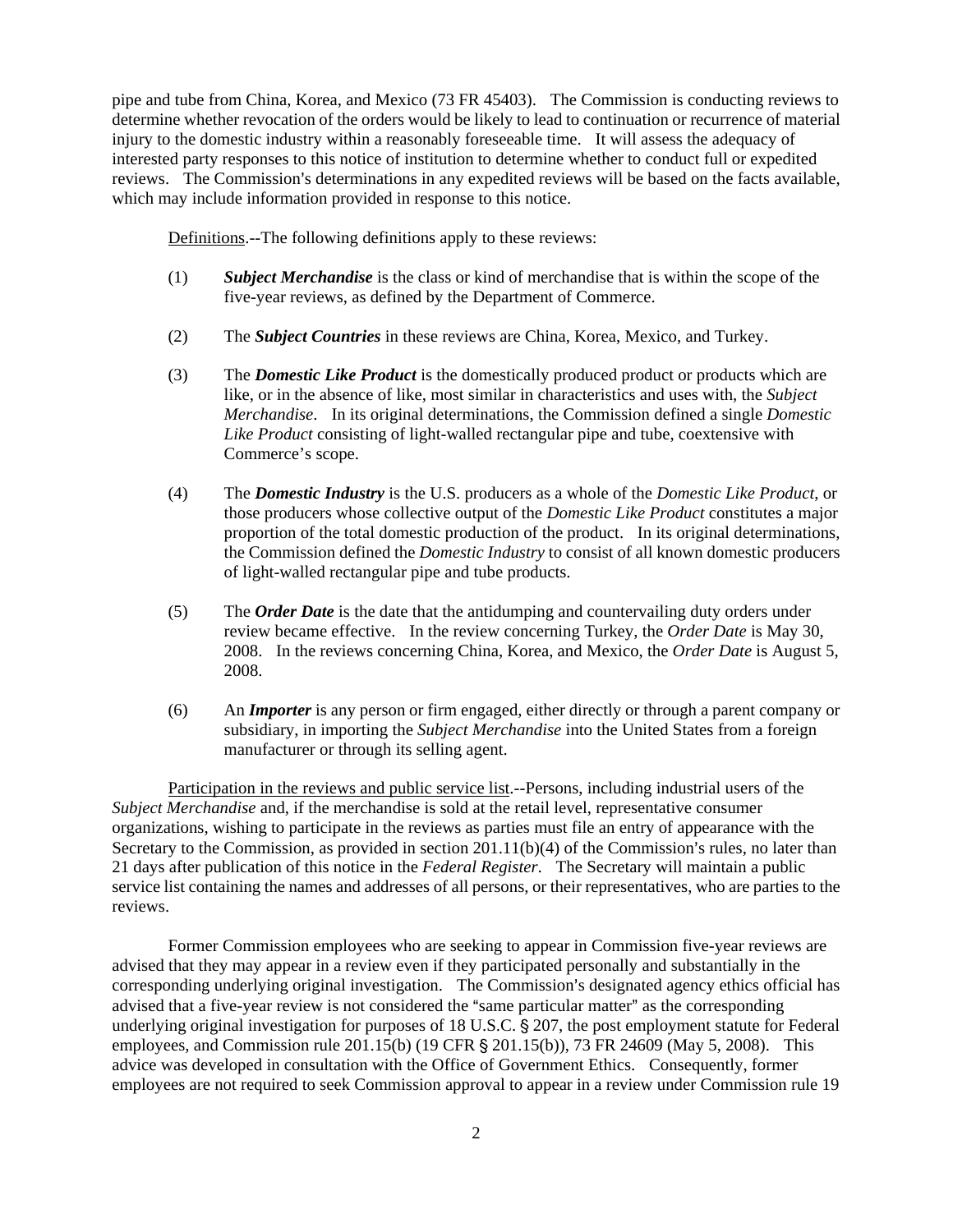CFR  $\S 201.15$ , even if the corresponding underlying original investigation was pending when they were Commission employees. For further ethics advice on this matter, contact Carol McCue Verratti, Deputy Agency Ethics Official, at 202-205-3088.

Limited disclosure of business proprietary information (BPI) under an administrative protective order (APO) and APO service list.--Pursuant to section  $207.7(a)$  of the Commission's rules, the Secretary will make BPI submitted in these reviews available to authorized applicants under the APO issued in the reviews, provided that the application is made no later than 21 days after publication of this notice in the *Federal Register.* Authorized applicants must represent interested parties, as defined in 19 U.S.C. § 1677(9), who are parties to the reviews. A separate service list will be maintained by the Secretary for those parties authorized to receive BPI under the APO.

Certification.--Pursuant to section  $207.3$  of the Commission's rules, any person submitting information to the Commission in connection with these reviews must certify that the information is accurate and complete to the best of the submitter's knowledge. In making the certification, the submitter will be deemed to consent, unless otherwise specified, for the Commission, its employees, and contract personnel to use the information provided in any other reviews or investigations of the same or comparable products which the Commission conducts under Title VII of the Act, or in internal audits and investigations relating to the programs and operations of the Commission pursuant to 5 U.S.C. Appendix 3.

Written submissions.--Pursuant to section 207.61 of the Commission's rules, each interested party response to this notice must provide the information specified below. The deadline for filing such responses is May 1, 2013. Pursuant to section  $207.62(b)$  of the Commission's rules, eligible parties (as specified in Commission rule  $207.62(b)(1)$  may also file comments concerning the adequacy of responses to the notice of institution and whether the Commission should conduct expedited or full reviews. The deadline for filing such comments is June 14, 2013. All written submissions must conform with the provisions of sections 201.8 and 207.3 of the Commission's rules and any submissions that contain BPI must also conform with the requirements of sections 201.6 and 207.7 of the Commission's rules. Please be aware that the Commission's rules with respect to electronic filing have been amended. The amendments took effect on November 7, 2011. See 76 FR 61937 (Oct. 6, 2011) and the newly revised Commission's Handbook on E-Filing, available on the Commission's website at *http://edis.usitc.gov*. Also, in accordance with sections  $201.16(c)$  and  $207.3$  of the Commission's rules, each document filed by a party to the reviews must be served on all other parties to the reviews (as identified by either the public or APO service list as appropriate), and a certificate of service must accompany the document (if you are not a party to the reviews you do not need to serve your response).

Inability to provide requested information.--Pursuant to section  $207.61(c)$  of the Commission's rules, any interested party that cannot furnish the information requested by this notice in the requested form and manner shall notify the Commission at the earliest possible time, provide a full explanation of why it cannot provide the requested information, and indicate alternative forms in which it can provide equivalent information. If an interested party does not provide this notification (or the Commission finds the explanation provided in the notification inadequate) and fails to provide a complete response to this notice, the Commission may take an adverse inference against the party pursuant to section 776(b) of the Act in making its determinations in the reviews.

INFORMATION TO BE PROVIDED IN RESPONSE TO THIS NOTICE OF INSTITUTION: If you are a domestic producer, union/worker group, or trade/business association; import/export *Subject Merchandise* from more than one *Subject Country*; or produce *Subject Merchandise* in more than one *Subject Country*, you may file a single response. If you do so, please ensure that your response to each question includes the information requested for each pertinent *Subject Country.* As used below, the term "firm" includes any related firms.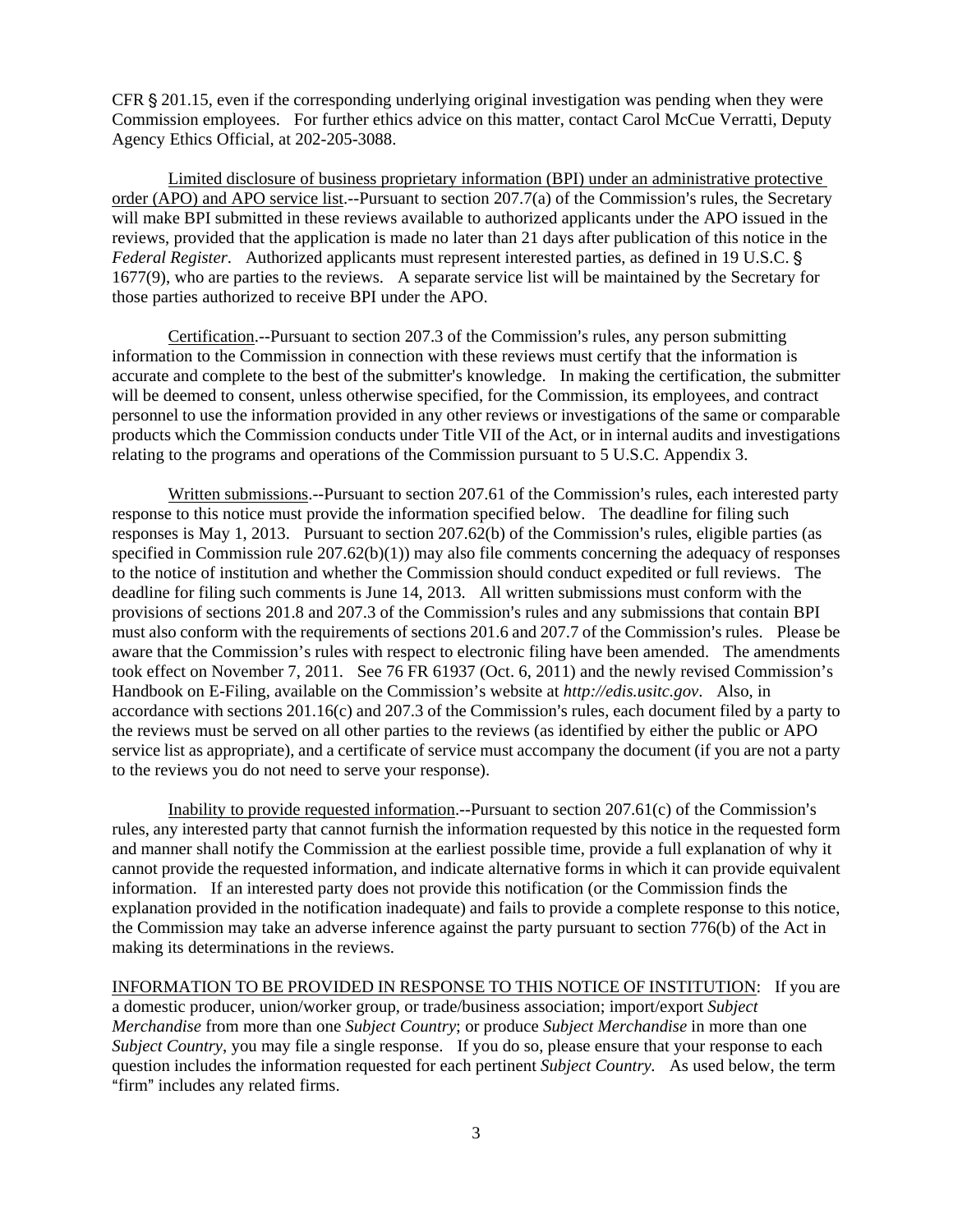- (1) The name and address of your firm or entity (including World Wide Web address) and name, telephone number, fax number, and E-mail address of the certifying official.
- (2) A statement indicating whether your firm/entity is a U.S. producer of the *Domestic Like Product*, a U.S. union or worker group, a U.S. importer of the *Subject Merchandise*, a foreign producer or exporter of the *Subject Merchandise*, a U.S. or foreign trade or business association, or another interested party (including an explanation). If you are a union/worker group or trade/business association, identify the firms in which your workers are employed or which are members of your association.
- (3) A statement indicating whether your firm/entity is willing to participate in these reviews by providing information requested by the Commission.
- (4) A statement of the likely effects of the revocation of the antidumping and countervailing duty orders on the *Domestic Industry* in general and/or your firm/entity specifically. In your response, please discuss the various factors specified in section 752(a) of the Act (19 U.S.C.  $\hat{\S}$  1675a(a)) including the likely volume of subject imports, likely price effects of subject imports, and likely impact of imports of *Subject Merchandise* on the *Domestic Industry*.
- (5) A list of all known and currently operating U.S. producers of the *Domestic Like Product*. Identify any known related parties and the nature of the relationship as defined in section 771(4)(B) of the Act (19 U.S.C.  $\S$  1677(4)(B)).
- (6) A list of all known and currently operating U.S. importers of the *Subject Merchandise* and producers of the *Subject Merchandise* in each *Subject Country* that currently export or have exported *Subject Merchandise* to the United States or other countries since the *Order Date*.
- (7) A list of 3-5 leading purchasers in the U.S. market for the *Domestic Like Product* and the *Subject Merchandise* (including street address, World Wide Web address, and the name, telephone number, fax number, and E-mail address of a responsible official at each firm).
- (8) A list of known sources of information on national or regional prices for the *Domestic Like Product* or the *Subject Merchandise* in the U.S. or other markets.
- (9) If you are a U.S. producer of the *Domestic Like Product*, provide the following information on your firm's operations on that product during calendar year 2012, except as noted (report quantity data in short tons and value data in U.S. dollars, f.o.b. plant). If you are a union/worker group or trade/business association, provide the information, on an aggregate basis, for the firms in which your workers are employed/which are members of your association.
	- (a) Production (quantity) and, if known, an estimate of the percentage of total U.S. production of the *Domestic Like Product* accounted for by your firm's(s') production;
	- (b) Capacity (quantity) of your firm to produce the *Domestic Like Product* (i.e., the level of production that your establishment(s) could reasonably have expected to attain during the year, assuming normal operating conditions (using equipment and machinery in place and ready to operate), normal operating levels (hours per week/weeks per year), time for downtime, maintenance, repair, and cleanup, and a typical or representative product mix);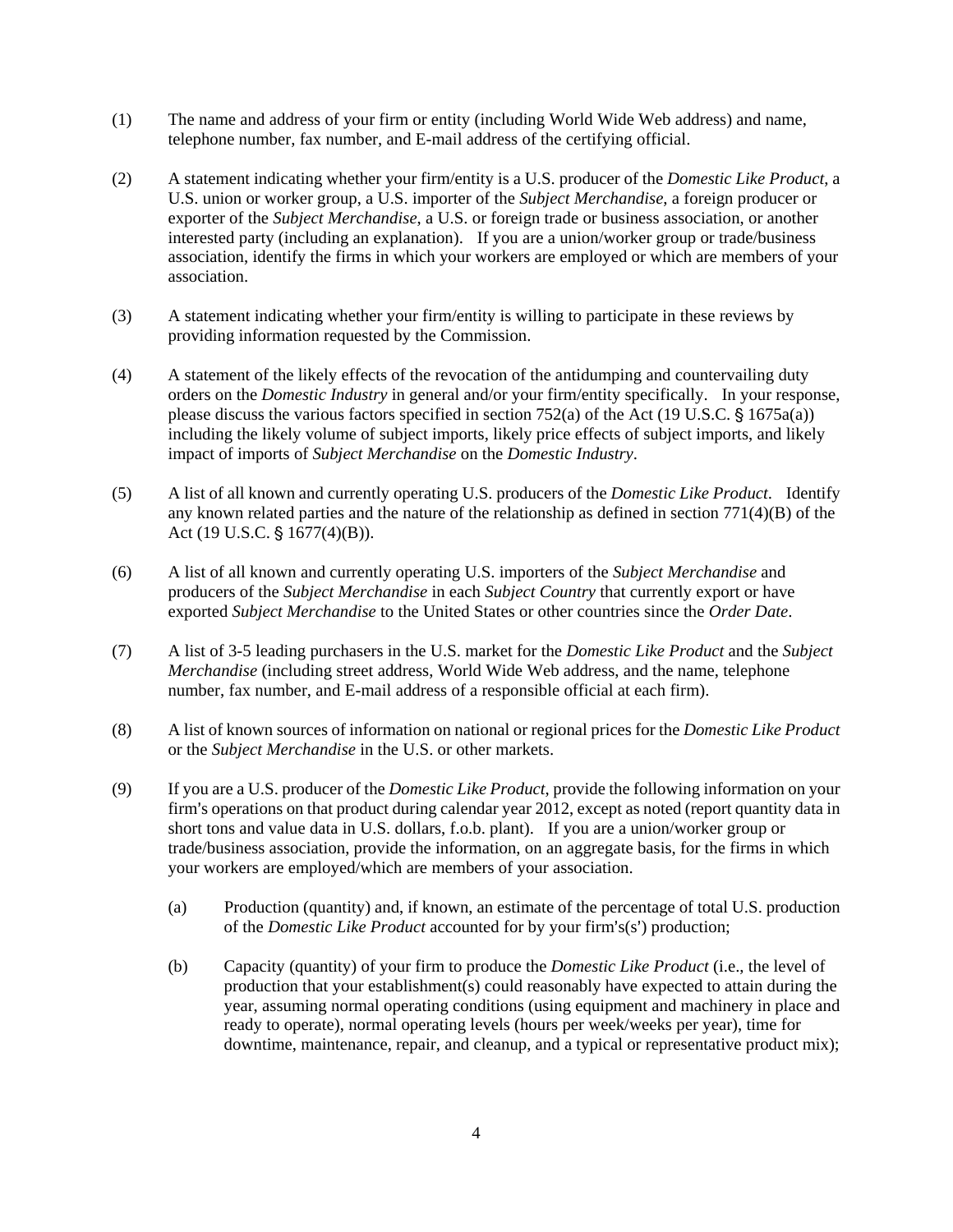- (c) the quantity and value of U.S. commercial shipments of the *Domestic Like Product* produced in your U.S. plant(s);
- (d) the quantity and value of U.S. internal consumption/company transfers of the *Domestic Like Product* produced in your U.S. plant(s); and
- (e) the value of (i) net sales, (ii) cost of goods sold (COGS), (iii) gross profit, (iv) selling, general and administrative (SG&A) expenses, and (v) operating income of the *Domestic Like Product* produced in your U.S. plant(s) (include both U.S. and export commercial sales, internal consumption, and company transfers) for your most recently completed fiscal year (identify the date on which your fiscal year ends).
- (10) If you are a U.S. importer or a trade/business association of U.S. importers of the *Subject Merchandise* from the *Subject Country(ies)*, provide the following information on your firm's(s') operations on that product during calendar year 2012 (report quantity data in short tons and value data in U.S. dollars). If you are a trade/business association, provide the information, on an aggregate basis, for the firms which are members of your association.
	- (a) The quantity and value (landed, duty-paid but not including antidumping or countervailing duties) of U.S. imports and, if known, an estimate of the percentage of total U.S. imports of *Subject Merchandise* from each *Subject Country* accounted for by your firm's(s') imports;
	- (b) the quantity and value (f.o.b. U.S. port, including antidumping and/or countervailing duties) of U.S. commercial shipments of *Subject Merchandise* imported from each *Subject Country*; and
	- (c) the quantity and value (f.o.b. U.S. port, including antidumping and/or countervailing duties) of U.S. internal consumption/company transfers of *Subject Merchandise* imported from each *Subject Country*.
- (11) If you are a producer, an exporter, or a trade/business association of producers or exporters of the *Subject Merchandise* in the *Subject Country(ies)*, provide the following information on your firm's(s') operations on that product during calendar year  $2012$  (report quantity data in short tons and value data in U.S. dollars, landed and duty-paid at the U.S. port but not including antidumping or countervailing duties). If you are a trade/business association, provide the information, on an aggregate basis, for the firms which are members of your association.
	- (a) Production (quantity) and, if known, an estimate of the percentage of total production of *Subject Merchandise* in each *Subject Country* accounted for by your firm's(s') production;
	- (b) Capacity (quantity) of your firm(s) to produce the *Subject Merchandise* in each *Subject Country* (i.e., the level of production that your establishment(s) could reasonably have expected to attain during the year, assuming normal operating conditions (using equipment and machinery in place and ready to operate), normal operating levels (hours per week/weeks per year), time for downtime, maintenance, repair, and cleanup, and a typical or representative product mix); and
	- (c) the quantity and value of your firm's(s') exports to the United States of *Subject Merchandise* and, if known, an estimate of the percentage of total exports to the United States of *Subject Merchandise* from each *Subject Country* accounted for by your firm's(s') exports.